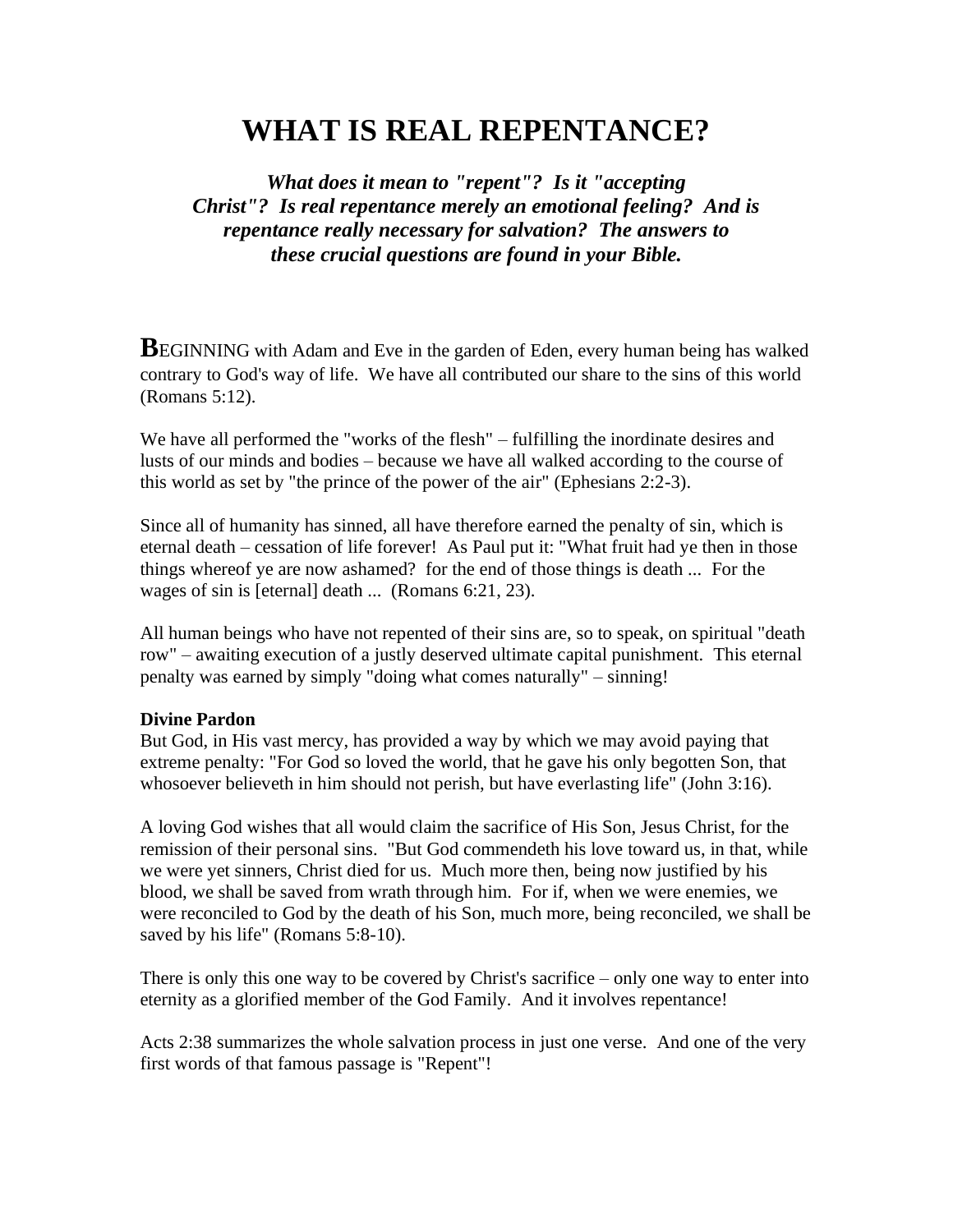So repentance is the first vital step to salvation. Jesus declared: "Except ye repent, ye shall all likewise perish" (Luke 13:3, 5).

But what is real repentance in God's sight – as revealed in His inspired Word? What does it involve – what do we have to DO?

## **A Change of Direction**

"Repent ye therefore, and be converted, that your sins may be blotted out ...," said Peter (Acts 3:19).

God tells us there is something we must do before He will apply the sacrifice of Christ to pay the penalty of our sins. We must demonstrate that we no longer wish to continue in the way of life which leads to eternal death. We do so by changing our way of living. That change of direction is called "repentance" in biblical terminology.

But what, exactly, do we repent of?

Sin!

Actions and deeds which are contrary to God's law are simply defined as "sin." Sin is the violation or transgression of any of God's great spiritual laws. Notice the definition of sin in the Bible: "Whosoever committeth sin transgresseth also the law: for sin is the transgression of the law" (1 John 3:4).

Sin, however, is not always a wrong deed. Sometimes we sin by not doing what is right or good. "Therefore to him that knoweth to do good, and doeth it not, to him it is sin" (James 4:17).

To repent of sin, then, simply means to "change direction." We turn from the way of selfindulgence and "get" to the way of "give." We stop serving the inordinate lusts of our own flesh and begin to serve others. We turn from selfishness to selflessness.

When we begin demonstrating our willingness to change and ask God to forgive our past way of life, He applies the sacrifice of Christ on our behalf. We are then freed from the crushing guilt of sin and its penalty. We are forgiven and our conscience is cleared. The penalty of sin – eternal death – no longer hangs over our head.

Paul explained it this way: "How much more shall the blood of Christ, who through the eternal Spirit offered himself without spot to God, purge your conscience from dead works to serve the living God?" (Hebrews 9:14).

How beautifully simple!

Now, let's begin to understand the vital details.

**\_\_\_\_\_\_\_\_\_\_\_\_\_\_\_\_\_\_\_\_\_\_\_\_\_\_\_\_\_\_\_\_\_\_\_**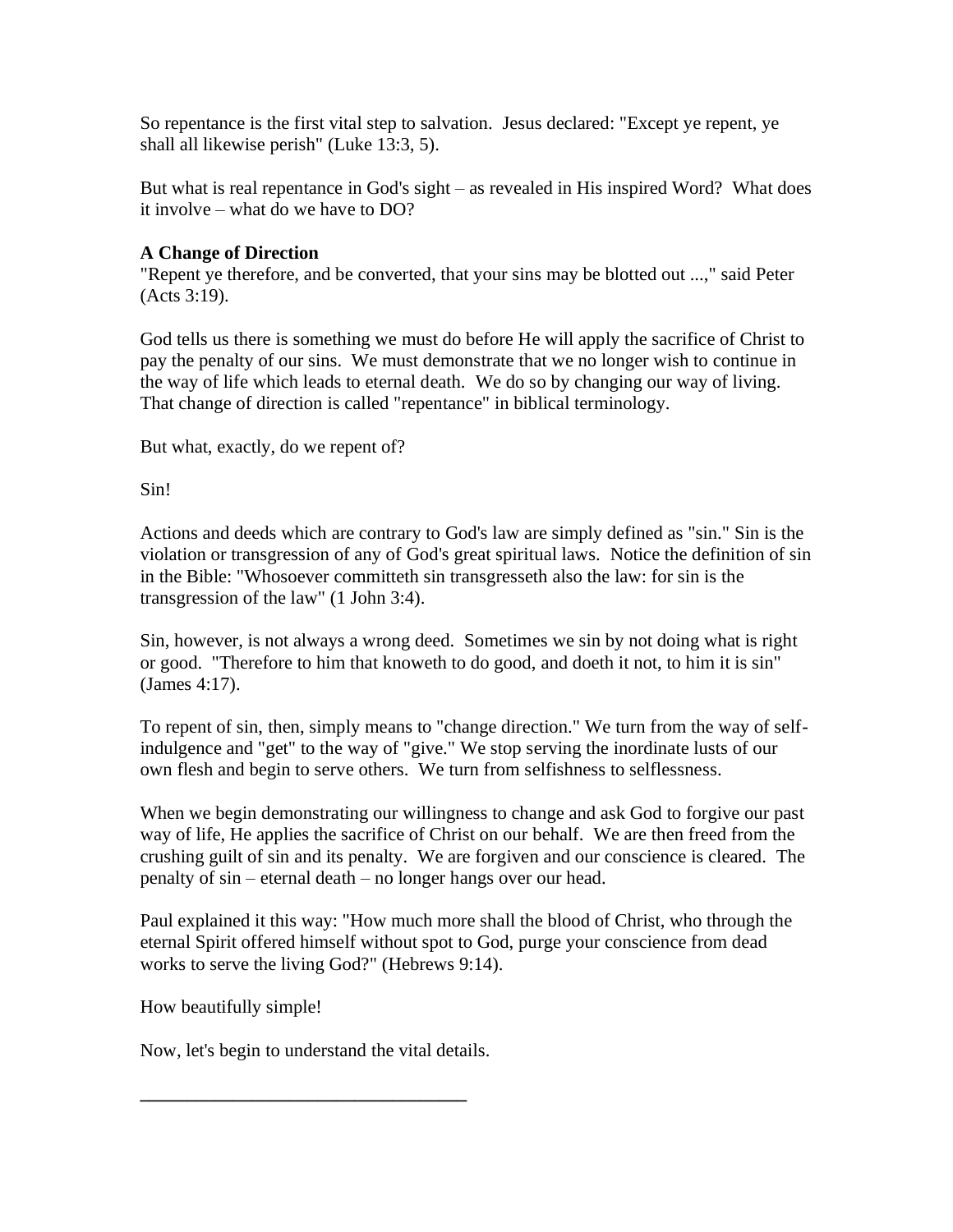### **LESSON 7**

#### **The "Natural" State of Man**

Real repentance involves change on our part. But why change? And change what? To really answer these questions, we need to understand the natural state of every individual prior to repentance and conversion.

**1.** God inspired the prophet Jeremiah to describe the basic motivations of the human mind. How does our Creator characterize the natural mind, or "heart," of man? Jeremiah 17:9. Is the natural, unconverted mind of every human being grossly subject to vanity and sin? Romans 8:7-8, 20.

**2.** What are the natural inclinations of the "carnal," physically oriented, unconverted human mind?

Galatians 5:19-21; Romans 1:28-32; James 4:1-3. Where do these attitudes of sin actually originate – who is the "father" of sin? John 8:38-44; 1 John 3:8; Ephesians 2:2- 3.

COMMENT: Incredible as it may sound, the natural state of man – what we commonly call "human nature" – is imparted to mankind by that great fallen archangel known as Satan the devil!

Satan is revealed as "the god of this world" (2 Corinthians 4:4), who has deceived all nations

(Revelation 12:9). He is further revealed as "... the prince of the power of the air, the spirit that now worketh in the children of disobedience" (Ephesians 2:2).

Satan works in people by "broadcasting" his basic attitude to the mind. He is actually "on the air," so to speak, surcharging the air around the world. The spirit that is in every human (Job 32:8; 1 Corinthians 2:11) which we discussed in Lesson 5, is "in tune" with Satan's "wavelength." The devil does not broadcast in the words of any language; he does not broadcast in sounds. He broadcasts attitudes of vanity, selfishness, greed, covetousness, lust, jealousy, criticism, envy, resentment, hatred, bitterness and rebellion which our minds receive, perhaps somewhat like a radio receives electromagnetic signals.

These attitudes of Satan in the human mind are actually what we call "human nature". It is in reality Satan's nature which he broadcasts to our minds.

Few people realize that "human nature" has a spiritual side and a physical side. On its spiritual side, it is vanity. Vanity loves to exalt the self. It is self-centered. It is selfish and greedy. It "comes natural" to resent and resist authority.

Even a child begins very early to resist the authority of his parents. As he grows and matures, this tendency to be hostile toward authority increases.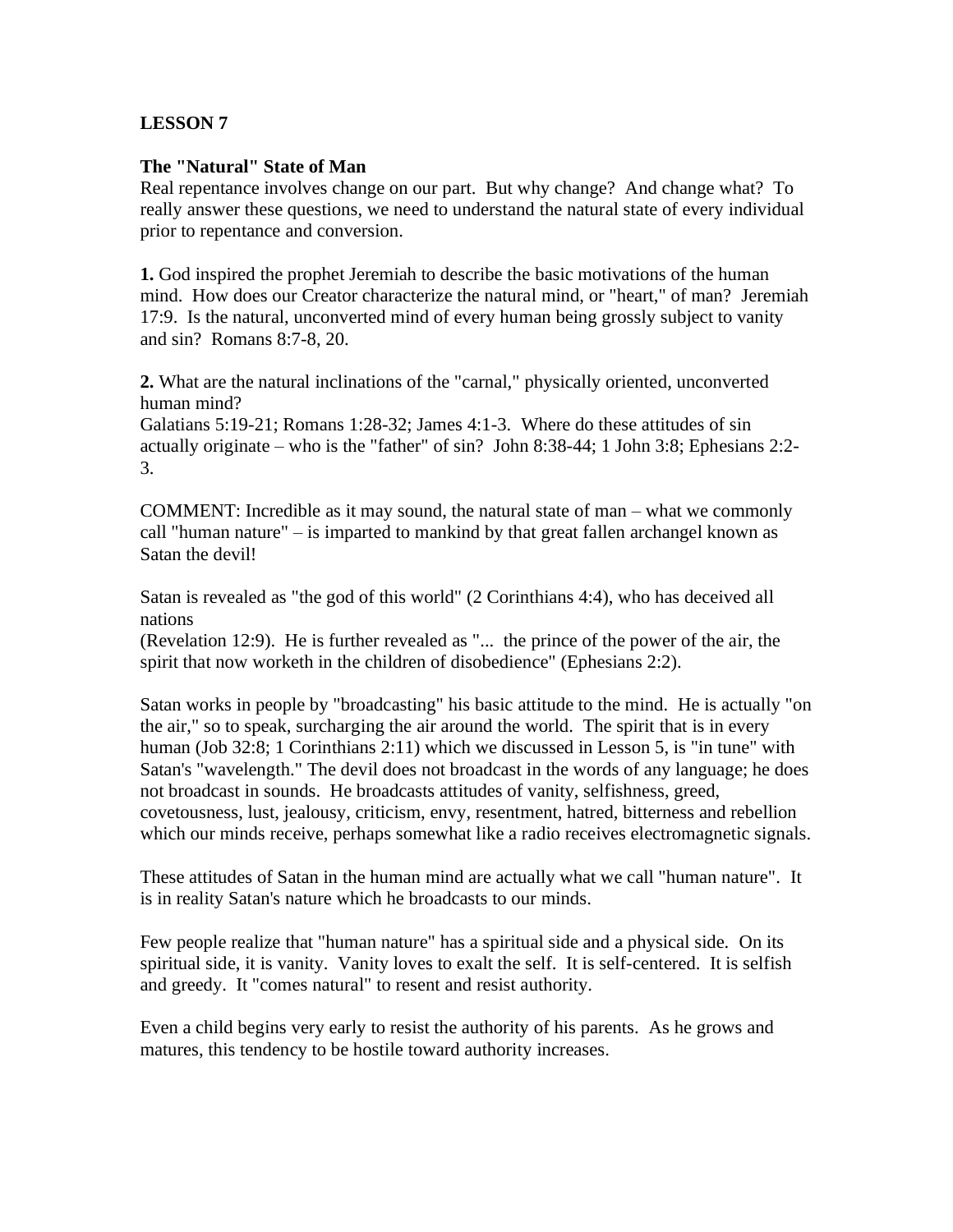On the physical side, there are "natural" physical pulls and drives that seek to be satisfied regardless of any resultant injury or harm that may come to others or the self. Obviously there are certain physical desires that are not wrong and which God created in us. But when lust and improper use enter the picture, these desires become sin!

**3.** Therefore, aren't the expressions of Satan's nature criminal in God's sight? 1 John 3:4.

COMMENT: A well-known cartoon series is titled, "There Oughta' Be a Law." And indeed there is a law against the works of "human nature". It is the Ten Commandment law of God. The expression of mankind's Satan-inspired nature is clearly illegal in God's sight!

Let's take another look at the way man's acquired nature expresses itself.

The "natural" mind, under the influence of Satan's wavelength, loves itself above all else. It is extremely selfish. Next to itself, it loves that which belongs to it or is in some way connected to it – persons, concepts, material possessions. All these are a part of a larger "self" – like a little empire.

This "self empire" even broadens to include the social or occupational group of which the person is a member; then it expands further to include his state, region or nation, and ultimately the whole human society with the beliefs, customs and ideologies which are a part of it. This is the "self" that humanity loves ahead of God and ahead of any other supposed opposer or "outsider".

But don't some few people really love others? – "put themselves out" – spending their time serving? Certainly, to a degree, some have learned it is better to give than to receive. Perhaps they have not followed the devil's philosophy as far as others who are totally "out for number one". Perhaps a few of God's teachings in the Bible have "rubbed off" on them.

But most of the time even apparently altruistic deeds have an ulterior selfish motive – believe it or not!

Those whom God will ultimately change from mortal humans to the divine likeness of God – those who will be born as the very sons of God – are those who repent of this "natural" state of mind and its past sinful actions, and then strive to overcome it from that point on.

**4.** What, therefore, did Jesus say we are to become like if we expect to enter the Kingdom of God? Matthew 18:2-4.

COMMENT: Most little children do not exhibit the same tendencies of "human nature" as do older children, teenagers and mature adults. We think of very little children as being "sweet" and "innocent," lacking the selfish reasoning of their older counterparts.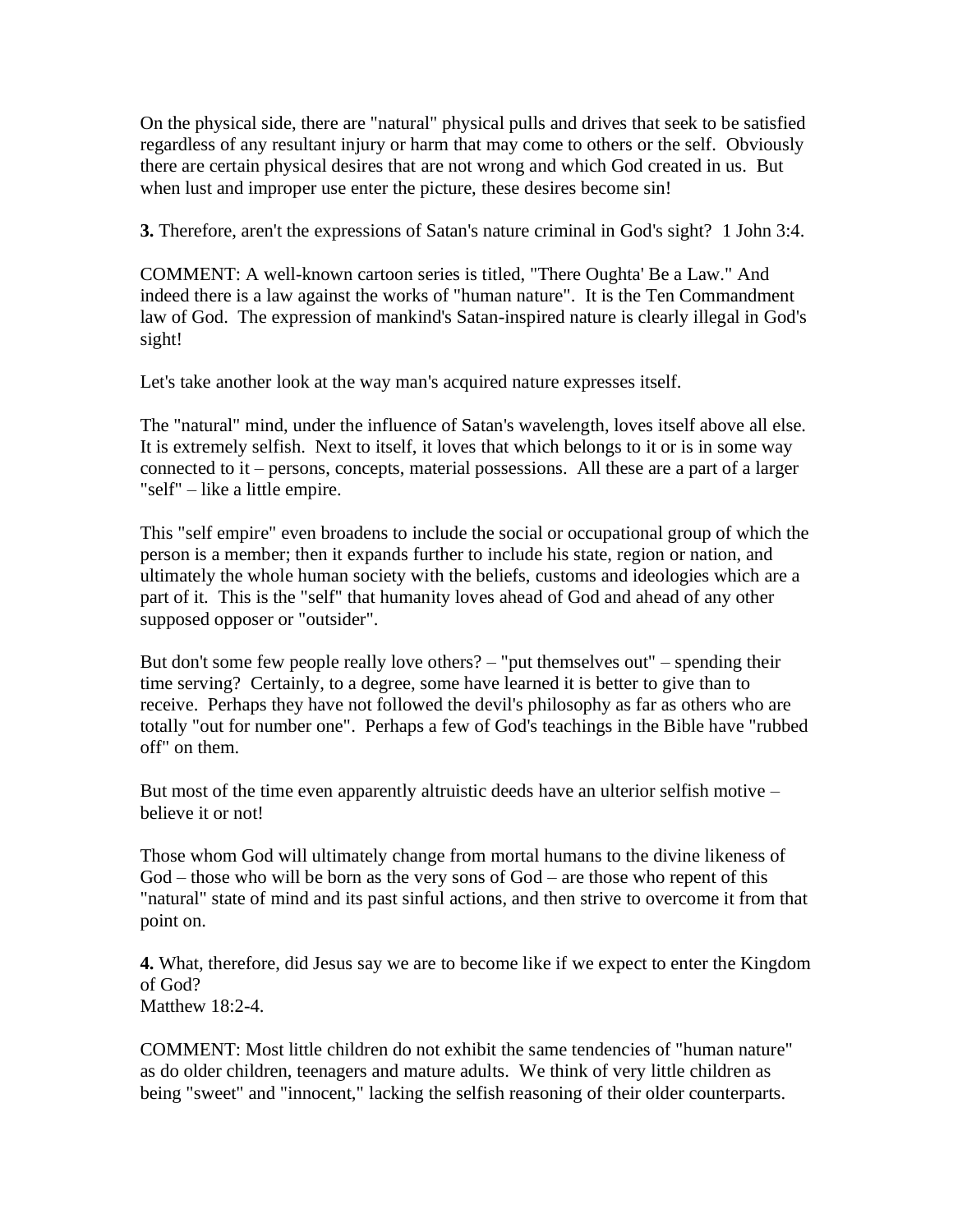But somewhere along the line the attitude of Satan began to make inroads in our minds. We gradually began to be hostile and defiant toward authority to varying degrees. We began to be resentful of being told what to do. We began to be subject to the whims that sprang from the desires of our flesh. Our whole thought processes began to be concerned more with "I," "my," and "me". As a result of the influence of Satan's "broadcasting," we have all fostered and harbored these wrong attitudes.

And so, as Paul was inspired of God to write, "There is none righteous, no, not one ..." (Romans 3:9-18, 23; also see Ecclesiastes 7:20).

Now stop for a moment and contrast the "natural" mind of a human being with that of God. God is not preoccupied with self. He is totally outgoing in character. He loves all people. Rather than take from them, He wants to give them blessings out of His great love and concern for them. He is not hostile, defiant, rebellious, resentful, selfish.

God wants everyone of us to eventually become like Him. Therefore He wants us to turn from and strive to overcome the evil influence of the devil's attitude on our thinking and doing while still flesh and blood. This is essentially what repentance is all about!

#### **It All Began in Eden**

When God created Adam and Eve, He made them physically perfect. They were created in the shape and image of God (Genesis 1:26-27). And everything about them was "good" (verse 31).

They were not composed of spirit but of flesh made of the dust of the ground (Genesis 2:7; 3:19). And they had a natural self-concern. God gave this concern to humans for a good and wonderful purpose. It causes us to have a natural and proper interest for our own welfare, our lives, our physical bodies.

Remember, God nowhere says that it is wrong or sinful to have a right and proper love for self: "For no man ever yet hated his own flesh; but nourisheth and cherisheth it ..." (Ephesians 5:29).

However, we are told to love others as much as we love ourselves (Matthew 19:19; 22:39; Mark 12:33;

Ephesians 5:28). It is only when we love ourselves beyond the necessary self-concern, and at the expense of others, that it becomes sin.

When Adam and Eve were created, their nature was "neutral" toward God. It was not antagonistic to God. Neither was there any built-in "programmed" tendency to do right and to obey Him. They were – as first created – entirely humble and teachable, like little children (Matthew 18:3-4).

But then the devil appeared. Cunningly appealing to Eve's natural self-concern, he first tempted her and then Adam (through his wife – Genesis 3:6, 17).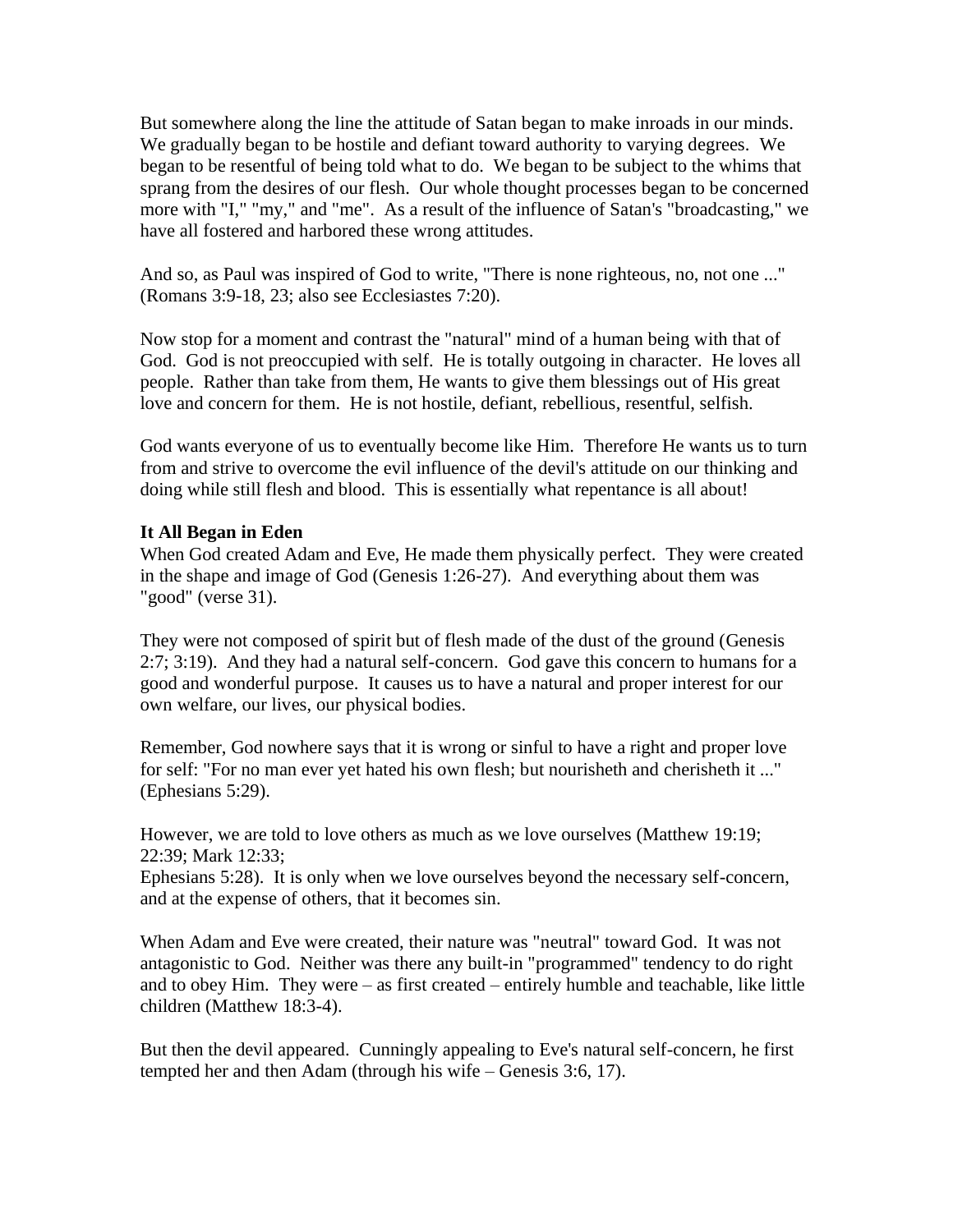Adam and Eve let the devil appeal to their desire to be "wise". Therefore they took to themselves the knowledge of what is good and what is evil – deciding for themselves right from wrong. In so doing, they rebelled against God's authority, disobeyed the law – the command – He had given them, and sinned. By this act they chose and acquired the "nature" or attitude of sin from Satan.

This is how sin "entered into the world" by one man, Adam (Romans 5:12). And the death penalty has passed on to all; not because of Adam's sin – not by heredity – but because "all have [likewise] sinned" (same verse).

All of us, as little babies, had a humble, teachable nature like Adam and Eve. But as we grew older we unwittingly allowed our minds to be influenced by Satan in the wrong direction. We, too, have therefore sinned (first against our parents, then against God), having become antagonistic, hostile, and "carnal" beyond the mere fact of being fleshly.

## **An About-face!**

The original words in the Hebrew and Greek from which "repent" and "repentance" are translated, mean to turn, to change direction. And true repentance is exactly that. It is a complete about-face from disobedience toward God to obedience, love and cooperation with Him.

True "repentance" is coming to a full realization that we have rebelled against our Maker – against His way and His righteous law. It means that we come to abhor ourselves for our self-willed, rebellious, sinful past. We must be truly broken up and ready now, with God's help, to bury our old natures, quit sinning, quit rebelling and submit to God with all our hearts.

The time of repentance is the crisis of your life. It is the turning point in your entire destiny!

When we are finally brought to real repentance, we mean business. We are ready, in every phase of our lives, to say: "Yes, Lord ... your will be done." In real repentance, we have become completely sick and tired of our own selfish ways. We are truly sorry for our sins – and we are ready and willing to make a permanent change. We are now ready to "turn around and go the other way" – GOD'S way.

Learning this great lesson of our own helplessness, misery and inadequacy apart from God is a vital step toward attaining the real purpose of our lives. Once we have learned this, our Creator can begin the process of creating spiritual character in us by placing within us His Holy Spirit – His nature – which will give us the spiritual power to conquer and overcome the inordinate Satan-inspired pulls of the mind and flesh.

You and I were born incomplete – in great need of personal contact with God through His Spirit. You need to face that fact squarely and, asking God's guidance and help, seek to receive the Holy Spirit!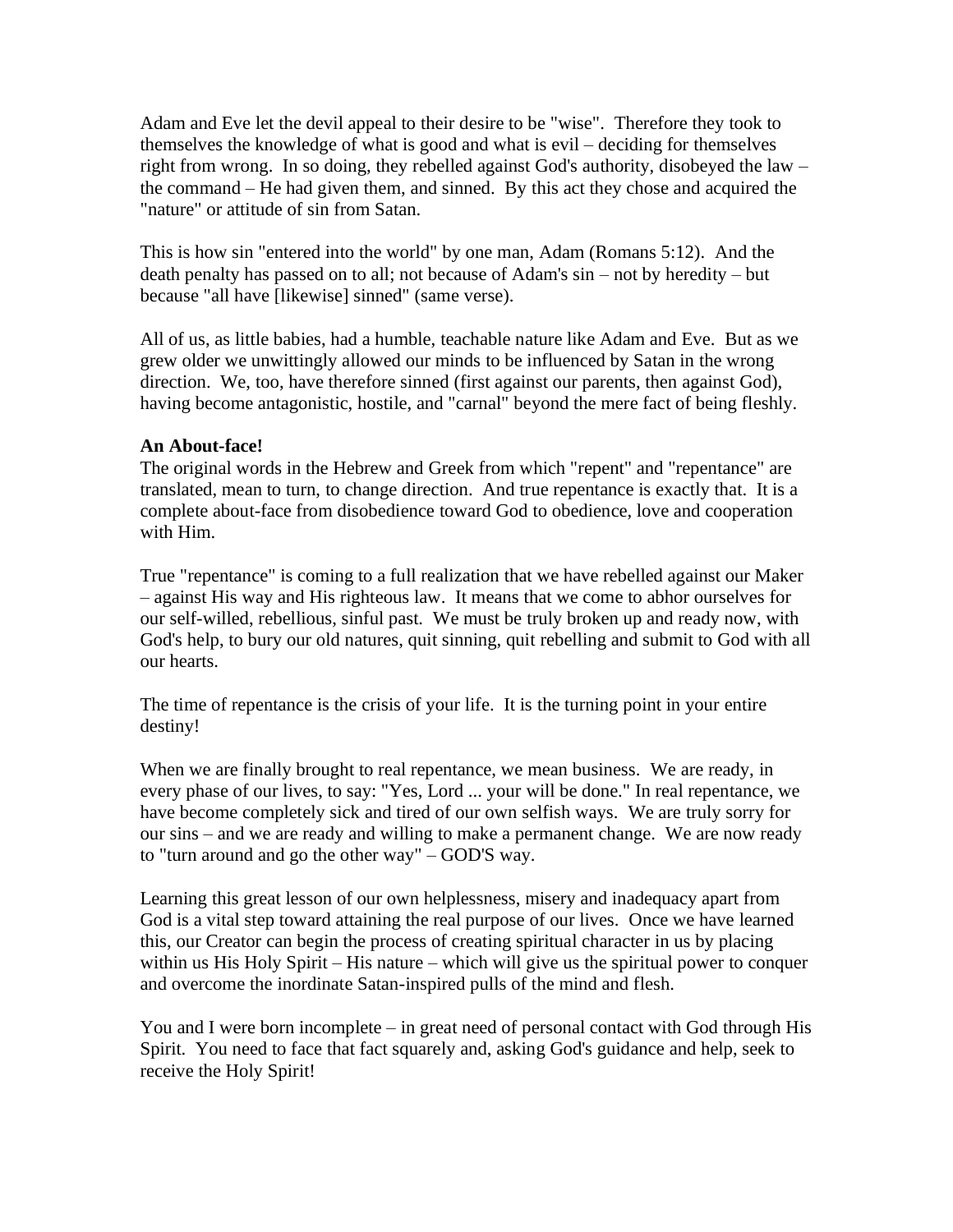#### **True Repentance Is of the Heart**

**1.** Should true repentance be a deep, moving and heartfelt experience? Joel 2:12-13.

COMMENT: God will not accept those whose "repentance" is only outward, or where there is no real change of attitude and actions. Notice it again: "... Turn to me with all your heart, and with fasting, and with weeping, and with Mourning: And rend your heart, and not your garments [outward display] ...." True repentance requires total mental and emotional involvement.

**2.** Does a heartfelt repentant attitude open the way to a close and saving relationship with God? Psalm 34:18.

**3.** Is spiritual repentance clearly toward God? Acts 20:21.

COMMENT: Sin is against God – He is the Lawgiver whose perfect law we have broken. To repent means to be so humbled and broken up by the thought of having rebelled against the living, Holy God – so abhorrent of our deceitfulness, vanity, and selfishness – that in real contrition we turn to God for mercy, forgiveness and the help we so desperately need in order to overcome.

**4.** What did Job say, when finally stripped of his self-righteous shell? Job 42:5-6.

COMMENT: "Now mine eye seeth thee," said Job. For the first time, after his ego had been deflated completely, Job got his man-centered mind off himself and really grasped that God is the center of the universe (chapters 36 through 41). "Wherefore I abhor myself, and REPENT in dust and ashes!"

Some have thought repentance is merely a matter of being thankful that they are so "good" they have been able to see the truth and are now accepting it. That is not repentance. That is self-righteousness – sin – something more to be repented of.

Everyone of us must ultimately come to see God as Job did. Try to see yourself through God's eyes and put Him foremost in your mind. If you do, then you will begin to love God as Jesus instructs (Matthew 22:37).

At this point you might ask: "I can see the need for repentance, but how would I go about it?"

First of all, you should understand that you can't drum up a deep feeling of abhorrence for your sins and your sinful nature on your own. How, then, is it possible for a human being to come to that kind of repentance? How can one even start to change from self-centered love to God-love? The answer is, it has to come from God!

**5.** Does God's goodness and mercy lead one to repentance? Romans 2:4. And is He patient and loving in leading one to repentance? Same verse.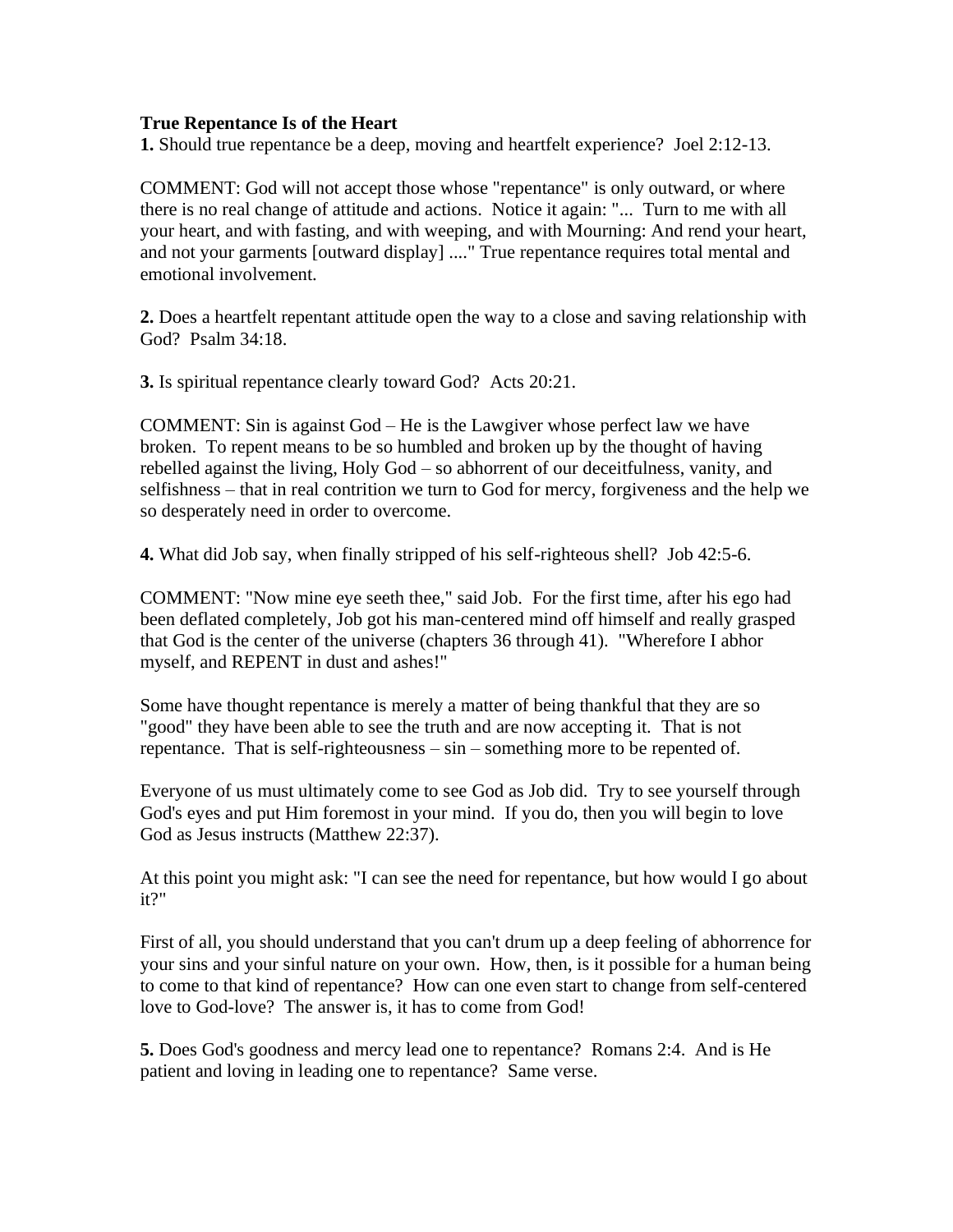**6.** Is it God who grants us repentance? 2 Timothy 2:25. Also see Acts 11:18.

**7.** Did Jesus plainly say no one can come to Him unless the Father draws him? John 6:44, 65.

COMMENT: In light of the above scripture, how does one know if the Father is "drawing," or calling him? If you have understood what you have studied thus far, and you want to come to God, you are being called!

## **Unconditional Surrender to God**

Right now, before Christ comes to impose His laws and loving rule on mankind and forces this whole world to submit to Him, He is calling upon individuals to surrender voluntarily to His authority, for to "repent" also means to surrender ourselves to God's will unconditionally.

During World War II, when the Allied High Command called on Germany, Italy and Japan to surrender, they demanded unconditional surrender, which meant the defeated Axis Powers gave themselves up completely – without any strings attached – to the victors.

This is what Christ requires of us today!

Allied armies then occupied the conquered territory, enforcing the will of the occupying powers. Similarly, once we completely surrender – repent – to Christ, and are baptized, God's Spirit comes within us. It then begins to influence our ways of thinking and living. No one thought it strange that the Americans, British or French should claim the right to tell the defeated Axis Powers what to do – to influence and regulate the lives of the conquered. This is the same right that God claims once we have completely surrendered to Him.

Nevertheless, the Holy Spirit does not come within us for the purpose of taking away our free choice or will – our free moral agency. It won't force us to do anything. It will only LEAD US in the direction of God's truth and give us added strength to follow its leading and do the will of God.

**1.** Does surrendering to God also mean that we put Him ahead of and above all else? Matthew 10:36-38. Does this extend to include our own life also? Luke 14:26.

COMMENT: "Hate" in Luke 14:26 means to love less by comparison as the parallel account in Matthew 10:36-38 shows.

**2.** Though it sounds paradoxical, did Jesus say that whoever would quit being his old sinful selfish self, and give up or "lose" his life to Him, would live? Matthew 16:24-25.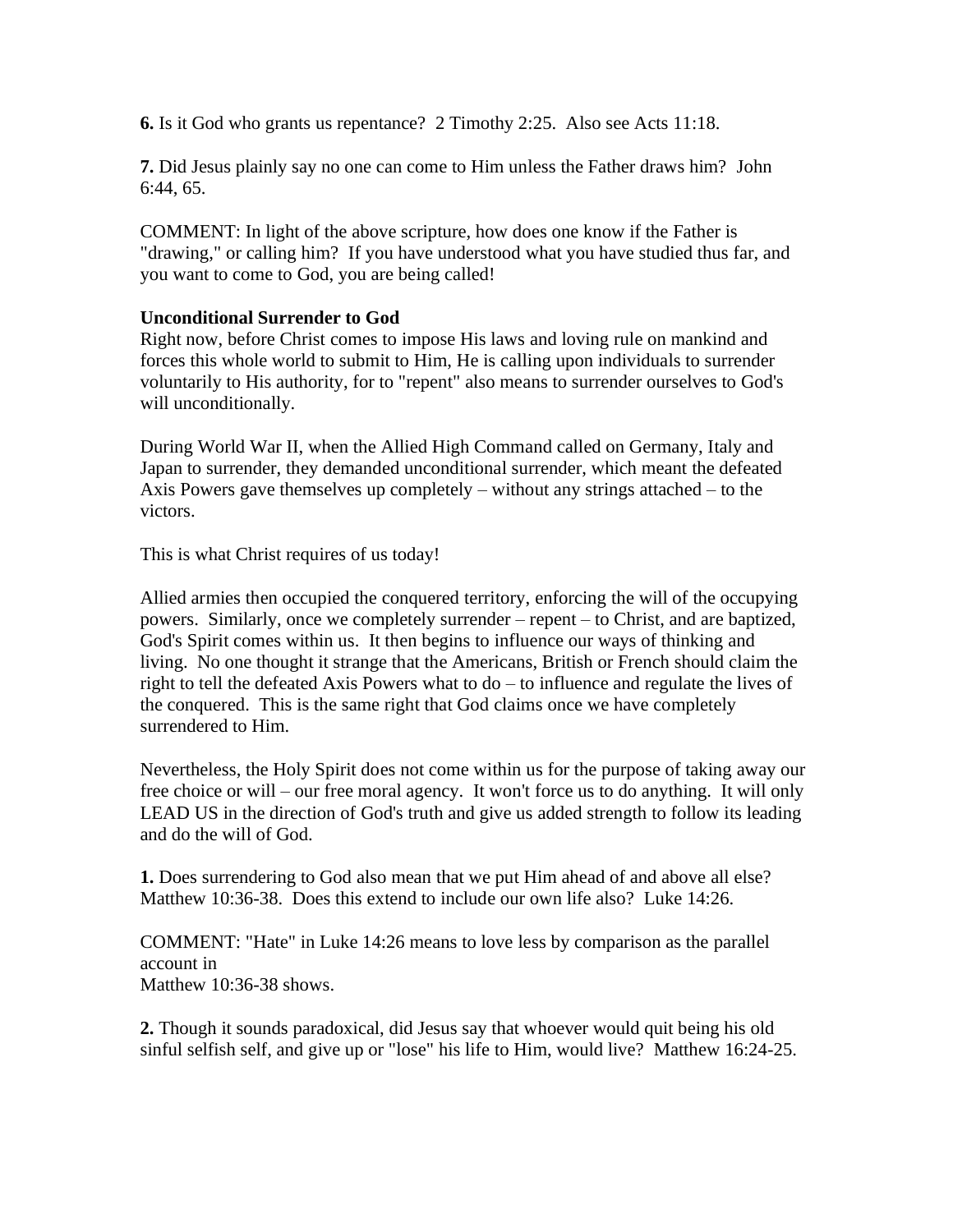COMMENT: Jesus is actually talking about giving one's life in total obedience and service to God – even giving up all things, including our own lives, if He should ever require that of us – in return for eternal life.

But repentance – surrendering to  $God - is not a matter of "giving up" every-thing good.$ Repentance is positive. Not only do you escape the penalties of sin through repentance, it is also the way to innumerable positive benefits in this life!

Repentance emphatically does not mean we must give up the use or appreciation of material things. What God is interested in is the attitude we have toward material things – whether we seek first His Kingdom and His righteousness (Matthew 6:33).

God does wish for us to prosper and be in good health (3 John 2). He wants us to give up only those things which are bad for us – which hurt us spiritually and physically. Repentance and conversion make possible our intelligent use of God's material creation through the guidance of His laws and His Spirit.

**3.** Is surrendering to Christ something to be considered lightly? Or must we first "count the cost" – realizing the depths of what surrendering to God really entails? Luke 14:28- 30.

#### **We Must Turn to God's Law**

**1.** How may we become cleansed of sin – made acceptable to God? Is it through Christ's sacrifice and His shed blood which covers – blots out – our sins and reconciles us to God? Romans 5:8-10. What must we do to have this blood applied to us? Acts 3:18-19.

**2.** Are those whose sins have been forgiven pictured symbolically as having had their clothing made "white" by the cleansing blood of Christ? Revelation 7:13-14.

**3.** Is white, clean, clothing symbolic of the righteousness – right-doing – God requires of those who would enter His Kingdom? Revelation 19:8-9. What will happen to those whose clothing remains soiled, or full of sin, and have not "put on" the righteousness of God? Matthew 22:11-13.

**4.** What is David's Holy Spirit-inspired definition of "righteousness" – isn't it clearly the keeping of God's commandments? Psalm 119:172.

**5.** Isn't it the law of God to which the "wicked" – all who have sinned – are to turn? Ezekiel 18:21-22.

**6.** Whom did Paul say are justified before God – the hearers or the doers of God's law? Romans 2:13. Did Paul make it plain that even though the unmerited pardon of our sins is by the grace of God through faith in Christ's sacrifice, nevertheless a Christian is obligated to God to keep the law of God? Read Romans 3:31 and all of chapter 6.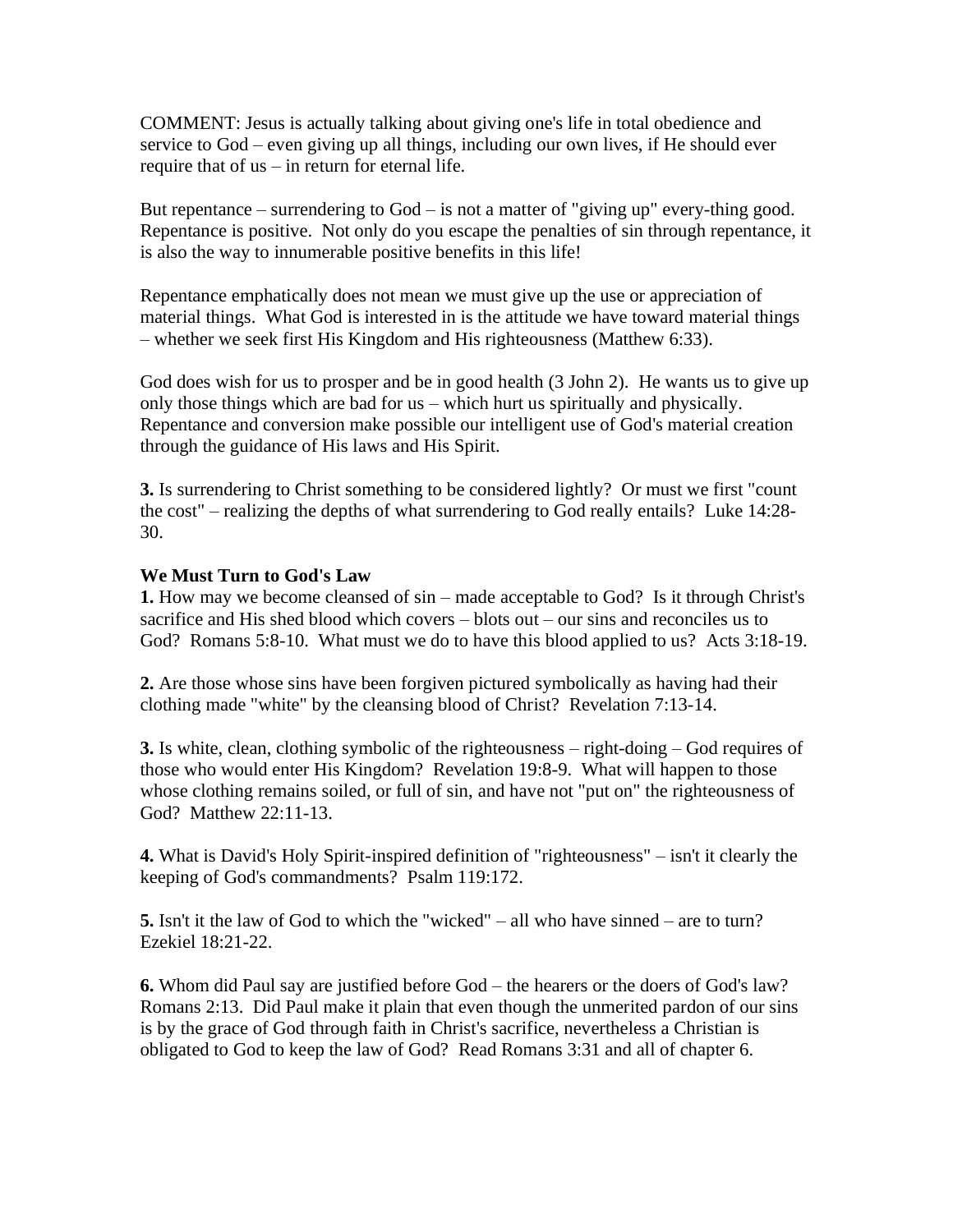**7.** Isn't this clearly why Jesus said what He did to the young rich man? Matthew 19:16- 17. Did Jesus enumerate enough of the commandments to make it clear He was indeed talking about the TEN COMMANDMENTS? Verses 18-19.

COMMENT: Because we can't save ourselves and can't keep God's law perfectly of ourselves, the prevalent teaching today is that Jesus did it all for us – that we don't have to do anything except believe He did it all for us and accept Him as our Savior. Thus, millions today have been led to believe that God imputes Jesus' righteousness to us, counting us as righteous because of His righteous-ness – while we continue sinning.

Nothing could be further from the truth!

Jesus did not live a good life for us – in our stead. We are not excused from keeping God's commandments, striving to live a righteous life, overcoming and growing in spiritual character.

**8.** Is the law of God good? Romans 7:12. Is it just and holy? Same verse.

COMMENT: The law is the way to peace, to happiness, to joy. It is God's greatest gift to mankind – given to make man happy, to lead him into the full, abundant life, to protect his happiness and lead him into eternal life. The evil results are not caused by the law, but by the breaking of it!

**9.** How did Jesus sum up God's law? Matthew 22:36-40. In what one word can God's law and the keeping of it be summed up? John 14:15; 15:9-10; 2 John 5-6; Romans 13:8- 10.

COMMENT: The whole spiritual intent and purpose of the law is love. Jesus showed that God's law has two basic aspects to it: The first is to show us how to love God, which is the basic intent of the first four of the Ten Commandments. The second is to show us how to love our neighbor, our fellow human beings. The last six of the Ten Commandments teach us how to do this.

**10.** Is God's law like a mirror which reflects our sins back to us? James 1:22-25; Romans 7:7. Does keeping the law result in blessings? James 1:25, last part.

COMMENT: The law of God is a spiritual mirror into which one may look to find and see clearly the spiritual dirt – sin – on one's mind and heart. The mirror is not responsible for the presence of the dirt, or for the harm the dirt may cause. The function of the mirror – the law – is to show the dirt, so that you may do something about it (repent of sin and become cleansed by Christ's blood) and thus become genuinely free from fears, from misery, from penalties of every kind, and free from bondage to the devil's way.

**11.** Does God promise material blessings for those who keep His law? Deuteronomy 28:1-14; Leviticus 26:1-13.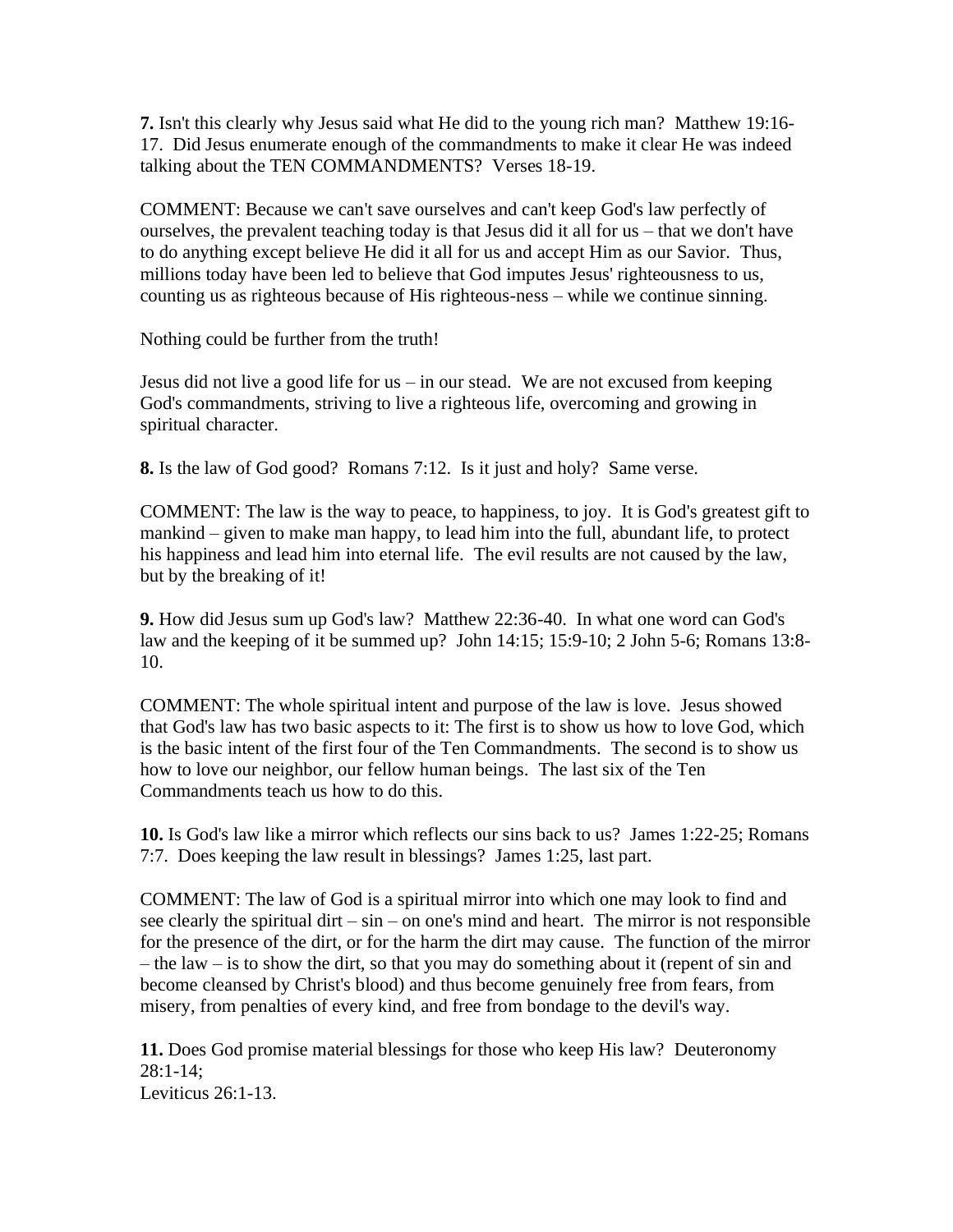COMMENT: We cannot necessarily expect God to make us wealthy, but we certainly can expect Him to provide for all our necessities – and perhaps even add a few luxuries as we are able to handle them – as we strive to please Him.

**12.** What other great benefits do we derive from obeying the laws of God? Psalm 19:7- 11; 119:165.

## **Everyone Commanded to Repent!**

**1.** Six hundred years before Christ, what was God's warning to the nation of Israel as given through His prophet Ezekiel? Ezekiel 33:7-9. Whose way were the people to turn from in repentance? Verses 9, 11; Proverbs 14:12; 28:26.

COMMENT: The ancient Israelites did that which was right in their own eyes because they were motivated by their natural, disobedient minds (Jeremiah 17:9; Romans 8:7-8). They did not have God's Spirit within them which would have enabled them to resist Satan and to obey God. This was because the Holy Spirit was not generally available in Old Testament times.

Ancient Israel's terrible example is a lesson to us who can receive the Holy Spirit. By possessing the Holy Spirit, we can bring forth the "fruit of the Spirit" enumerated in Galatians  $5:22-23$ . But without the Holy Spirit, we – as did they – bring forth the fruits called the "works of the flesh." Some of these "works" are listed in Galatians 5:19-21. All are transgressions of God's holy, righteous, spiritual law.

Mankind today is still learning the hard way by experiencing these "works," or results, of doing what comes naturally.

**2.** Only a few decades later, did God use Zechariah to reiterate the same call to repentance? Zechariah 1:2-4.

**3.** What message did God commission the prophet John to proclaim in Judea? Matthew 3:1-8. Notice especially verses 2 and 8. Also see Acts 19:4.

**4.** What was Jesus' message from the beginning of His ministry? Mark 1:14-15. Did He personally command all of His hearers to repent? Matthew 4:17; Luke 13:1-5.

**5.** Did Christ say repentance would be preached among all nations? Luke 24:47.

**6.** When the Holy Spirit came on that memorable Day of Pentecost as Jesus had promised it would

(Luke 24:49; Acts 1:4-5), what message did God inspire Peter to preach to the multitudes gathered in Jerusalem? Acts 2:37-38; 3:19.

COMMENT: The same proclamation to repent is a vital part of the message of God's Church in this age. What Peter commanded his listeners to do is what God commands us to do today!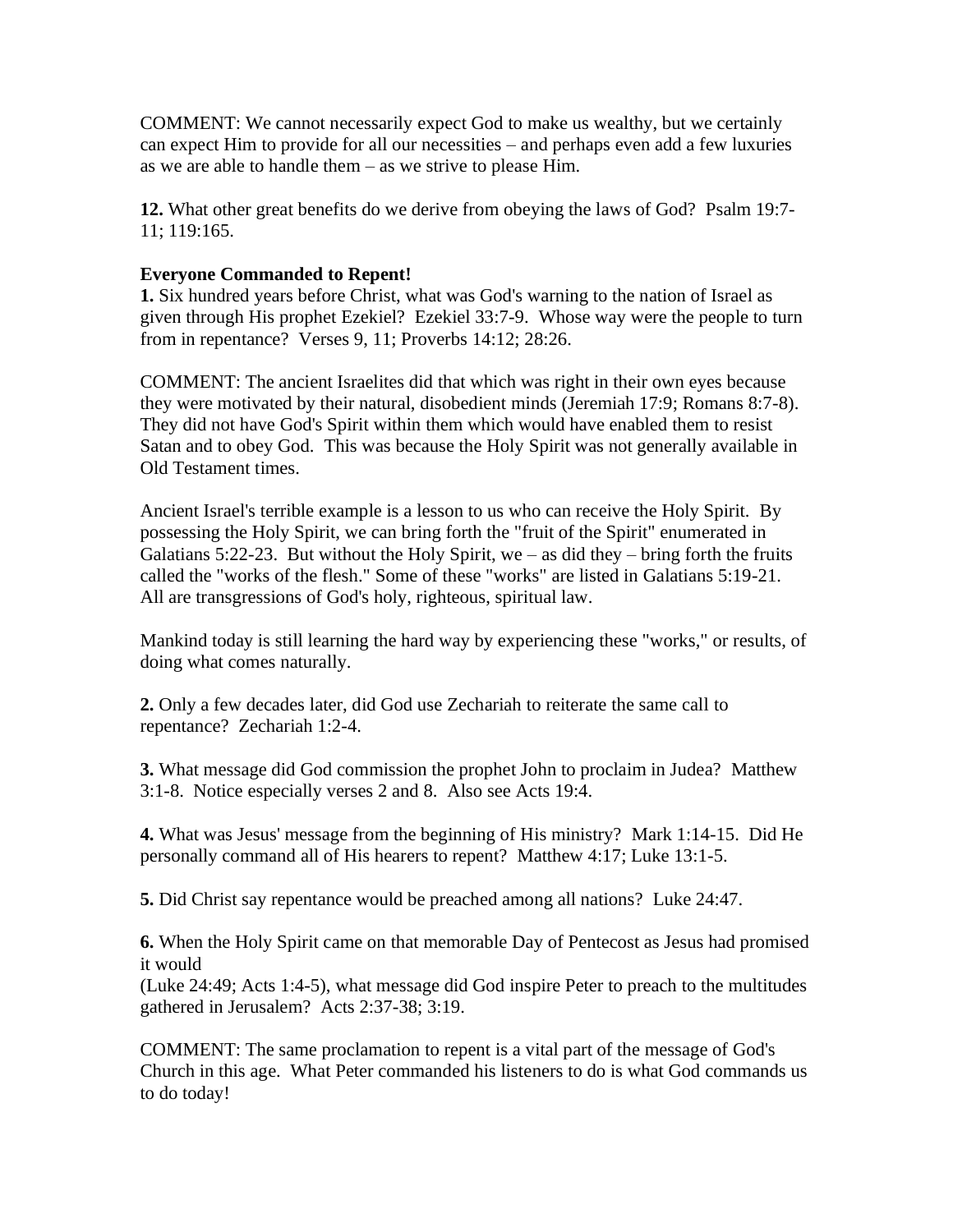**7.** Does the Bible show there are no exceptions – that all have sins of which they must repent?

1 John 1:8-10; 5:19; Romans 3:23; 5:12; 1 Kings 8:46; Ecclesiastes 7:20.

COMMENT: There are many who feel they are "good humble folk" who have never personally done anything really wrong in their lives and so have little, if anything, of which to repent. But your Bible says ALL HAVE SINNED!

**8.** Does God specifically command all people everywhere to repent? Acts 17:30.

**9.** But if anyone chooses to remain in an unrepentant attitude, what does he lay up for himself? Romans 2:5. What is Jesus' solemn warning to those who will never repent? Luke 13:3, 5. What will be their ultimate fate unless they do repent? Romans 6:23; Revelation 20:15.

## **Beware of False Repentance**

Don't make the mistake of overlooking repentance as a necessary step to salvation. Don't assume that you can be made right with God by some man-devised method which is falsely called "repentance".

Repentance is not only a matter of feeling. It is not just a matter of stirring up one's emotions. It is a matter of heart and mind as well as emotion. It is a heartfelt realization that you have thought, spoken, and lived contrary to God's spiritual laws and that you should QUIT doing so!

**1.** Can people actually worship Christ, acknowledging that He is "Lord," and yet not enter His Kingdom? Matthew 7:21. How else can one worship Him, and yet not be born of God at Christ's coming?

Matthew 15:7-9. Then who will enter God's Kingdom? Matthew 7:21, last part.

COMMENT: Listen to what else Jesus said about people who want to worship Him without obedience to God's commands: "Howbeit in vain do they worship me, teaching for doctrines the commandments of men. For laying aside the com-mandment of God, ye hold the tradition of men .... Full well ye reject the commandment of God, that ye may keep your own tradition" (Mark 7:7-9).

Man would rather do almost anything else than surrender himself to God. His natural mind (Jeremiah 17:9; Romans 8:7-8) rebels at the thought of submitting to God's law. Therefore men have substituted their own laws and customs for God's commandments, thinking they can still receive salvation by only believing in Christ as their Savior.

Human nature wants to be right, but it doesn't necessarily want to do right! So people often say, "Well, here's the way I look at it" – thus putting their concept of righteousness above the Bible. If it "looks right" to them, it becomes their law. This is nothing but self-righteousness. And we already know where doing what "seems right" to us will lead (Proverbs 14:12; 16:25), unless we repent of this kind of thinking.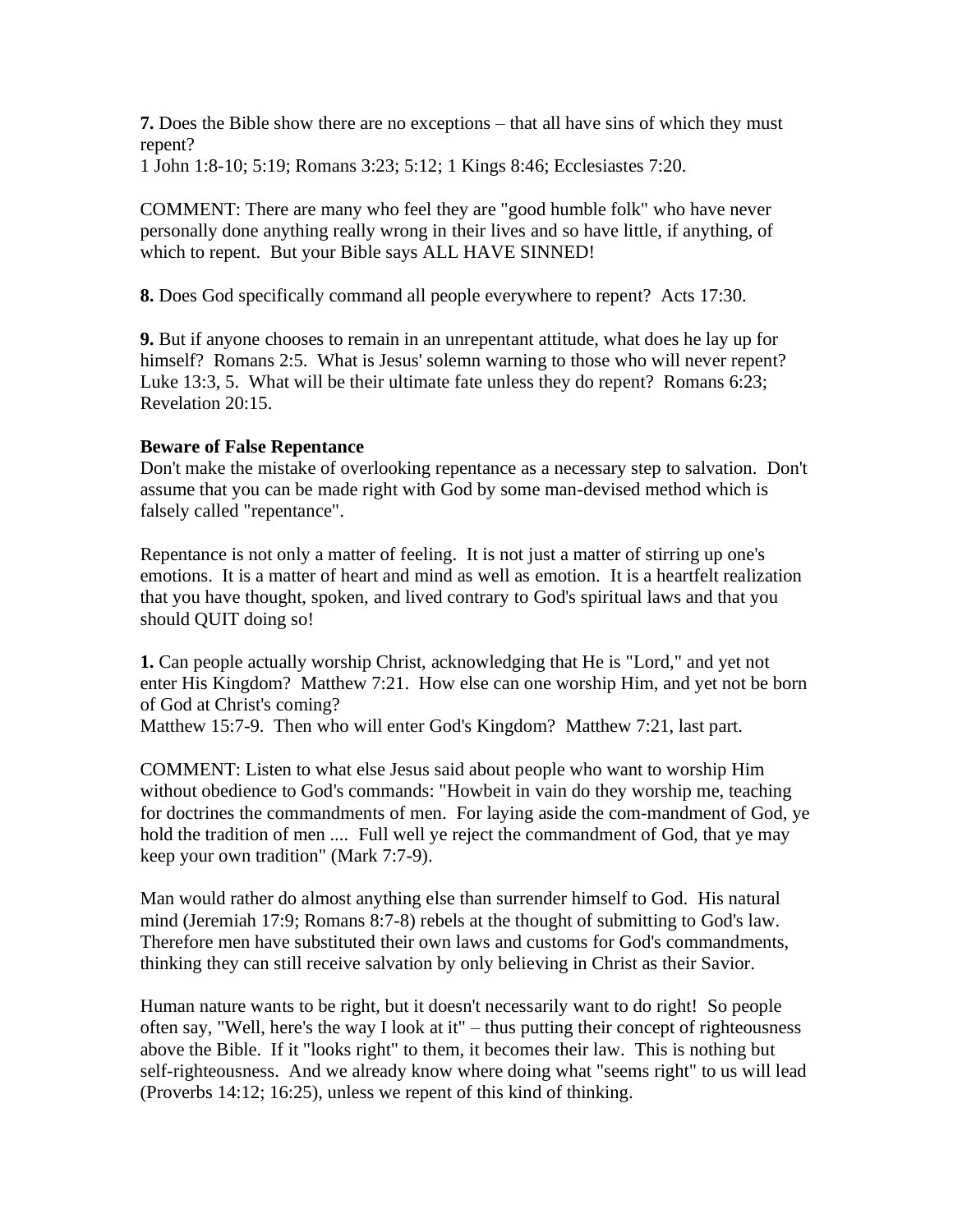Clearly, no amount of human works can bring about the forgiveness of sin. Even the great sacrificial laws of the Old Testament could not bring about forgiveness and a clear conscience. They were only a type looking forward to the supreme sacrifice for sins – Jesus Christ – who was to come much later (Hebrews 9:9-14; 10:4-10).

There is simply no way we can "make up" for our sins. Beads, indulgences, penance, fastings, or afflicting one's flesh in some other way will not erase the guilt of sin either. You cannot punish yourself for sin, and thus avoid God's punishment. Only the sacrifice of Christ can pay that ultimate penalty. And the only way that sacrifice can be applied to blot out your sins is by accepting it and forsaking your past life of disobedience – by repentance!

**2.** Just what does Isaiah 64:6 say about "our righteousness"? And what did Jesus say about those who "trusted in themselves that they were righteous"? Luke 18:9-14.

**3.** How did Paul describe mankind in general today? 2 Timothy 3:1-5. Notice especially verse 5.

COMMENT: Many people profess to be religious – they attend churches – they have a "form of godliness." But, as these verses plainly show, they partake of the very attitudes and practices that have made this present world evil. This is not the repentance God commands.

God requires a complete reversal in the direction each one of us has been going. In other words, total repentance of following the ways that seem right to human conscience, and a complete turning around to begin following the way of God as revealed in the Bible.

**4.** What else does God have to say concerning this present evil world we have all had a part in?

1 John 2:15-17; Romans 12:2.

COMMENT: Here is the very starting point on the way to salvation. God commands us to come out of this world and forsake its wrong ways. No longer being conformed to its ways which are contrary to God's way, we are to become like Christ by allowing the Holy Spirit to renew our minds.

**5.** What is the end result of this world's kind of sorrow, or "repentance"? 2 Corinthians 7:10, last part. But what kind of sorrow for sin does God accept, and where does it lead? Verse 9 and first part of verse 10.

COMMENT: It is commonly believed that a temporary remorseful feeling over past mistakes – without a real "turning" and "change," and beginning to grow in Godly character – is all there is to being "saved".

God says such "repentance" is totally unacceptable and leads only to death!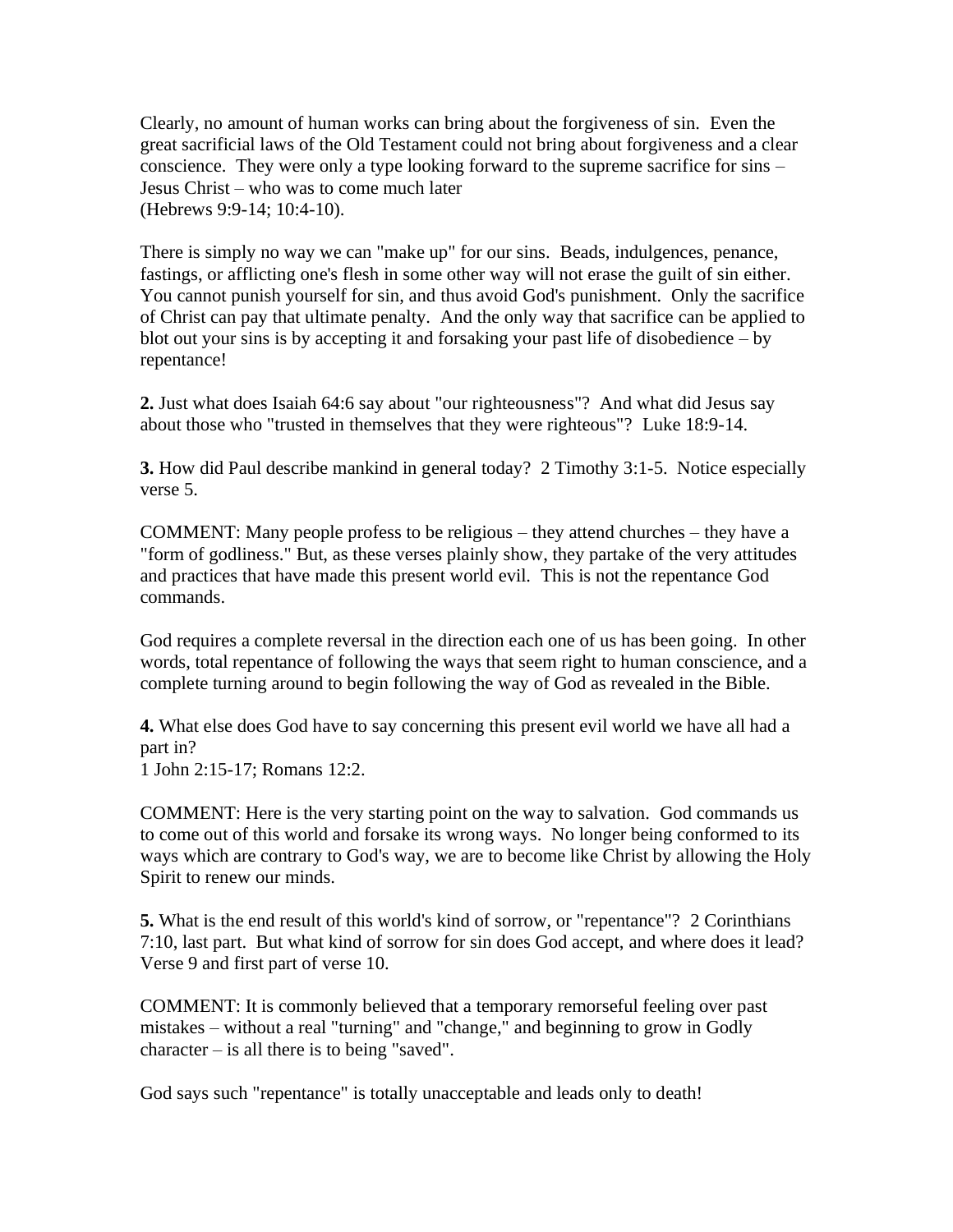Repentance is something far more than an "experience." True repentance – "Godly sorrow" – involves a complete about-face in our thinking and being, as well as a change of allegiance.

#### **The Conversion of Moses**

**1.** To what kind of man does God say He will look with favor – one who is humble and meek? Isaiah 66:2; Psalm 25:9.

**2.** What kind of man was Moses? Numbers 12:3. Knowing what kind of man Moses was, what did God have in mind to do with him because of Israel's disobedience? Exodus 32:9-10.

**3.** Did Moses succumb to vanity (as most of us would have done) when God said, "I will make of thee a great nation"? What was his reaction? Exodus 32:11-13. Was he actually responsible for causing God to change His mind? Verse 14. Did Moses go around trying to elevate himself above others? Numbers 11:27-29; 16:3-5.

COMMENT: meekness is not necessarily synonymous with weakness, but meekness definitely is the opposite of arrogance. It is the attitude of a repentant mind. Moses was very meek, but he decidedly was not weak. Moses was strong, both physically and spiritually.

The converted Moses was more concerned for the good of others than for self. Above all, he was concerned for God's Holy Name. His life, in general, was truly God-centered (Numbers 14:11-20 – be sure to read these verses).

**4.** But had Moses always been meek and humble? Or had he formerly been filled with vanity and self-assertion? Exodus 2:11-14. Did Moses at first think he could deliver Israel by his own power?

Acts 7:23-25. What did God have to do to humble him? Verses 26-30.

COMMENT: Moses was trained in all the learning of Egypt and was a member of Pharaoh's court. He was the adopted son of Pharaoh's daughter (Acts 7:20-21; Exodus 2:10), and was "mighty in words and in deeds" (Acts 7:22).

But God then began to deal with Moses' arrogance. Moses, in the height of his pride and glory, was struck down. It was God who forced his flight into the wilderness to bring about Moses' conversion. There, for forty years, he was trained – under authority – by a man who apparently really knew the true God (Exodus 2:15-21; all of chapter 18).

When Moses became meek and humble, God showed him that he could, after all, succeed in delivering Israel. But he would have to do it in and by God's power – not his own!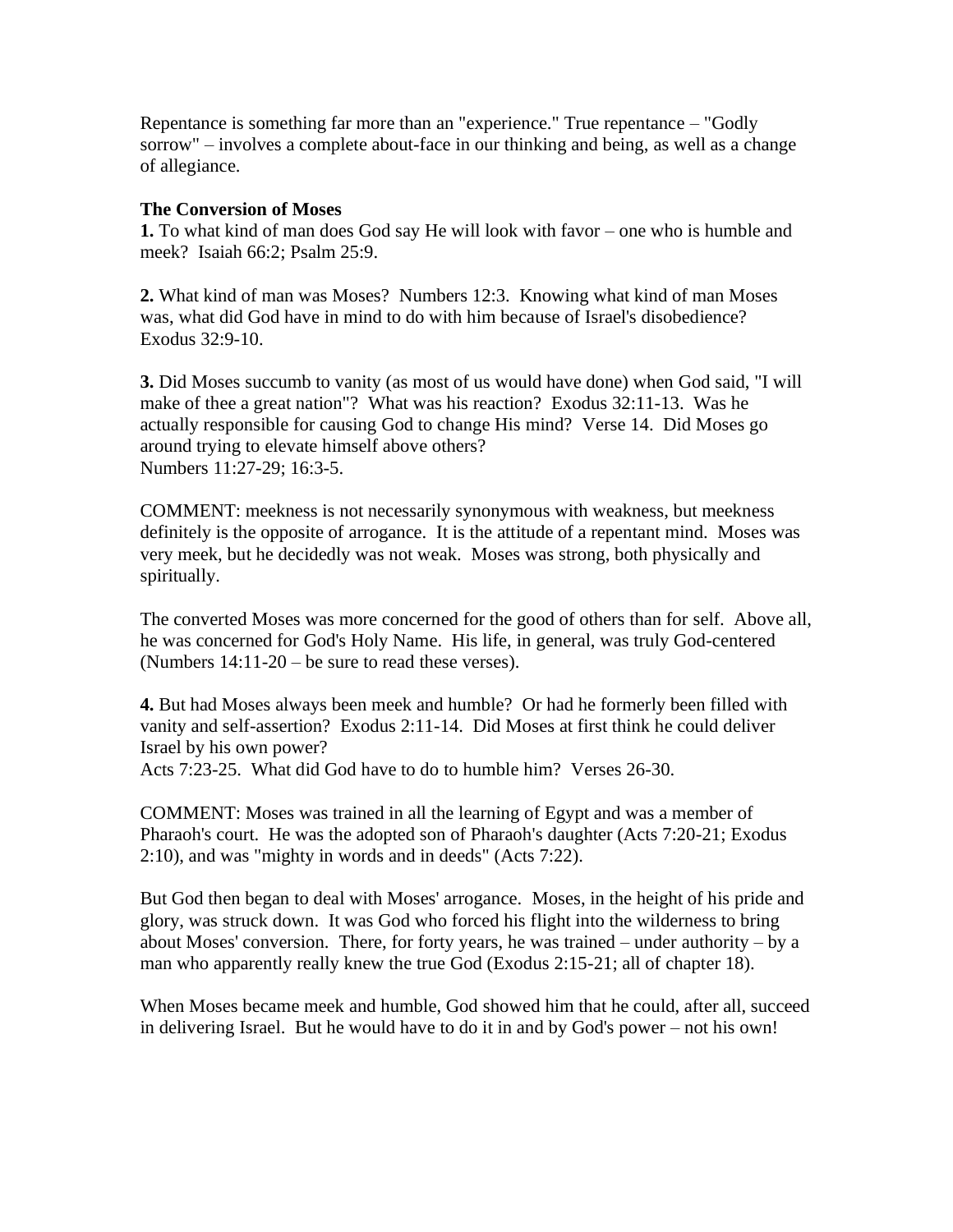All of us must also at some point in our lives come to realize our own utter insignificance and need to totally rely on God – as did Moses, Job, Daniel, Paul, and other similar examples recorded in the Bible.

### **King David's Heartfelt Repentance**

Ancient King David is a chief example of one who deeply repented of his sins. One specific example of his sins is probably better known than all the rest. David lusted after Bathsheba, the wife of Uriah, one of his military officers. He committed adultery with her. This illicit act resulted in her pregnancy. Then, in an effort to avert suspicion from himself, he attempted a ruse to try to make it appear that Uriah was the father (see 2 Samuel 11).

Failing in this, David had Uriah placed in the front line of battle and deliberately deserted by the army to make certain he would be killed. Thus David became a murderer in God's sight (2 Samuel 12:9). David had sinned very greatly!

But once he came to his senses and realized the gravity of what he had done, he repented of these sins, confessing his guilt: "And David said unto Nathan, I have sinned against the Lord" (verse 13). David's sincere, heartfelt repentant attitude endeared him to God. Psalm 51 shows David's utterly broken-up attitude about his sins. (Be sure to read this entire Psalm.)

**1.** Did David attempt to justify his sins or to explain them away? Or did he freely confess them? Psalm 51:1-3.

**2.** What did David beseech God to do for him? Verses 2, 7. Compare with Isaiah 1:16- 18.

COMMENT: Hyssop, a small plant or shrub with sponge or brush-like qualities, was a "tool" often used in ceremonies using sprinkled or dabbed blood (Leviticus 14:4-7; Exodus 12:22) to portray forgiveness. Thus David was asking God for spiritual cleansing and forgiveness.

**3.** Did David admit that he was guilty of many sins? Psalm 51:9. Did he admit that his heart (attitude) had not been right with God? Verse 10.

**4.** Did David thoroughly abhor his sin? Verse 3. Did he cast himself upon God's mercy? Verse 1.

COMMENT: David did not minimize his sin. He did not attempt to justify it. Nor did he blame it on others.

Rather, he was aghast at what he had done and simply prostrated himself before God and implored His mercy and forgiveness. He made no attempt to "explain it away." He confessed what he had done, what he was, and asked God to clean him up totally.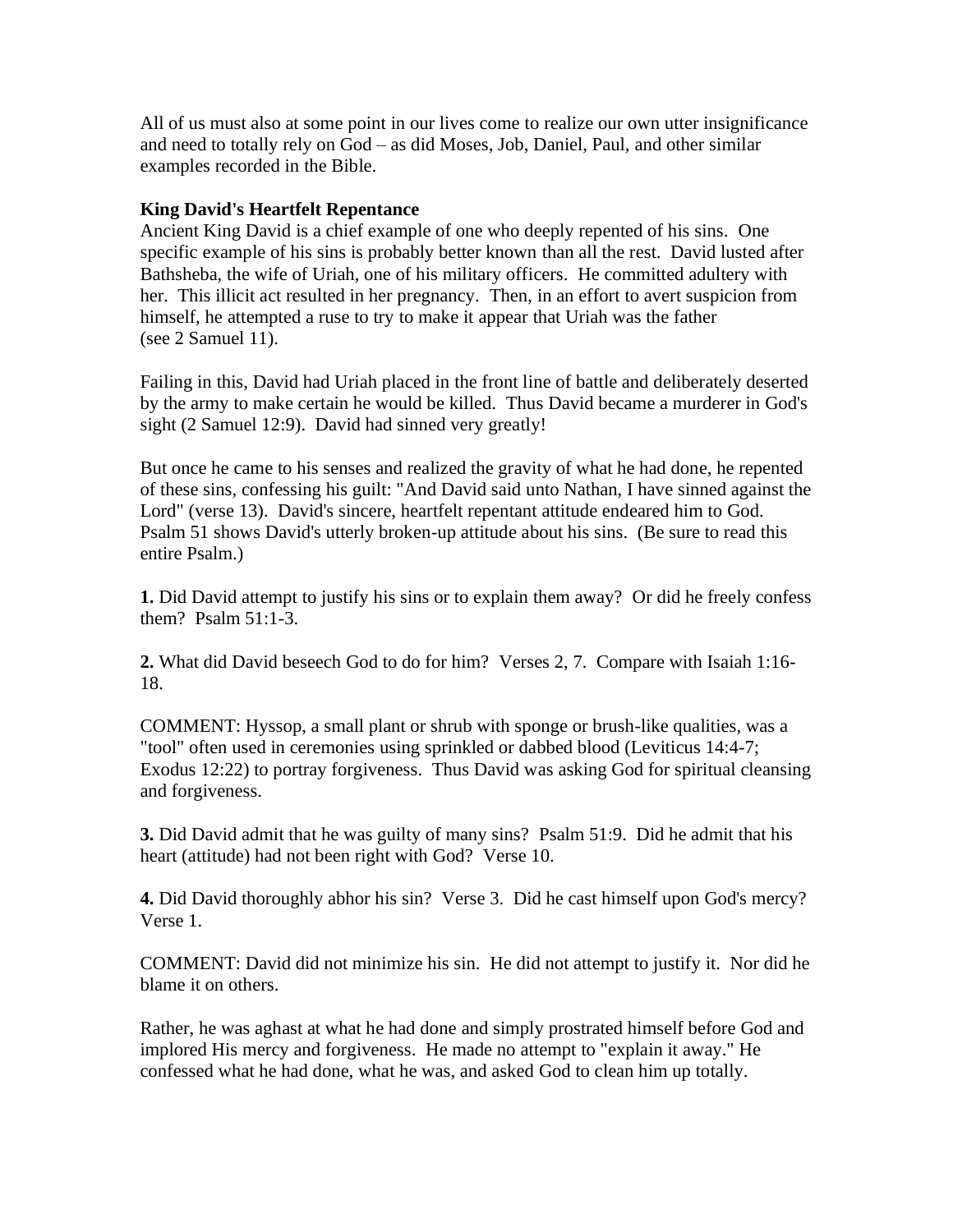That's the basic attitude we should have when we repent of our sins.

David was one of the few people of Old Testament times to whom God gave the Holy Spirit

(verses 10-11; 1 Samuel 16:13), for the Holy Spirit was not yet made available (John 7:38-39) except in special circumstances. David obeyed God and overcame by the power of the Holy Spirit, even though at times he did stumble and fall. "For a just [righteous] man falleth seven times, and riseth up again ..." (Proverbs 24:16).

So David – a man after God's own heart – is soon, at Christ's coming, to be resurrected and born into God's Kingdom as a son of God, and as the King over Israel (Jeremiah 30:9).

## **A Modern-Day Example**

There are many ways by which God can bring a man to repentance. We thought it would be of interest to our students to learn how God dealt with Mr. Herbert W. Armstrong, President and Pastor General of the Worldwide Church of God [from 1968 through 1986. Prior to that time, from 1933-1967, the organization was known as the Radio Church of God], as revealed in excerpts taken from his Autobiography:

"After the flash depression of 1920 had plunged all my major advertising clients into receiverships, sweeping away the publisher's representative business in Chicago, I hung grimly on for two years. It was futile.

"What I totally failed, then, to realize was that God was beginning to deal with me, to strike me down, to take away the 'idols' of business ambitions, and set me in His work for a very special mission. Jonah tried to escape on a ship from a mission of God. Isaiah protested he was unworthy. Jeremiah argued he was too young. Paul had to be knocked down. But it required several knockdowns to deflate me and wean me from a love of this world.

"It was bewildering – utterly frustrating! It seemed as if some mysterious, invisible hand was just disintegrating every business I ever started!

"That was exactly what was happening! The hand of God was taking away every activity on which my heart had been set – the business success before which shrine I had worshipped. This zeal to become important in the business world had become an IDOL. God was destroying the idol. He was knocking me down – again and again! He was puncturing the ego, and deflating the vanity.

"I had been beaten down. God had brought that about – though I didn't realize it then. This made surrender less difficult. Repeated business reverses, failure after failure, had destroyed my self-confidence. I was broken in spirit. The self in me didn't want to die. It wanted to try to get up from ignominious defeat and try again to tread the broad and popular way of vanity and of this world. But now I knew that way was wrong! I knew its ultimate penalty was death. But I didn't want to die now!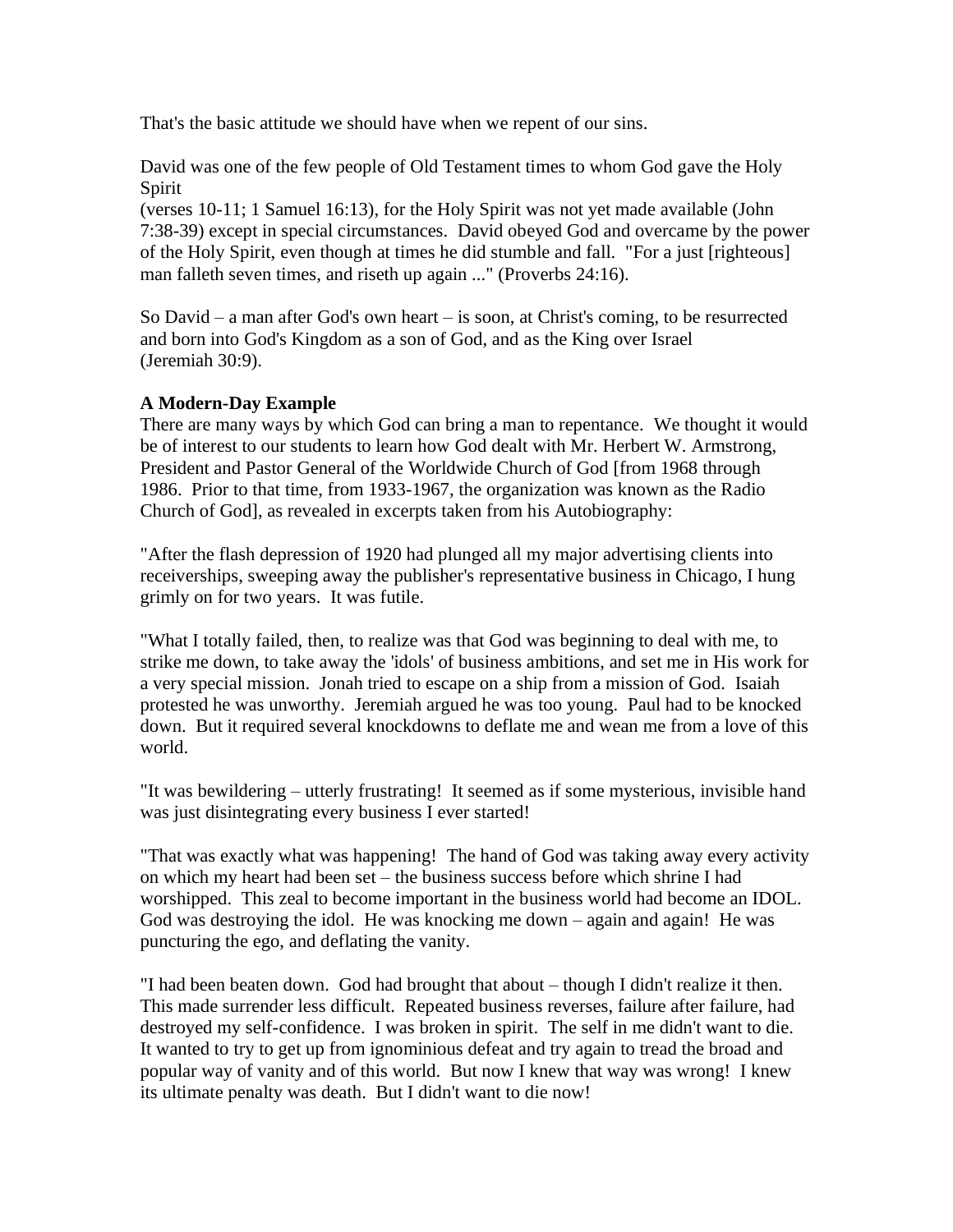"It was truly a battle for life – a life and death struggle. In the end, I lost that battle as I had been losing all worldly battles in recent years.

"I told God I was only a burned-out hunk of junk. In final desperation I threw myself on His mercy. If He could use my life, I would give it to Him – not in physical suicide, but as a living sacrifice, to be used as He willed. It was worth nothing to me any longer.

"Jesus Christ had bought and paid for my life by His death. It really belonged to Him, and I told Him He could have it!

"From then on, this defeated no-good life of mine was God's. I didn't see how it could be worth anything to Him. But it was His to use as His instrument, if He thought He could use it.

"It was humiliating to have to admit my wife had been right and that I had been wrong, in the most serious argument that ever came between us.

"It was shocking, disillusioning, to learn, after intensive study of the Bible for the first time, that what I had been taught from a child in Sunday school, was in so many basic points, the very opposite from what the Bible plainly states!

"I had argued. I commanded her to stop this ridiculous nonsense. I had said she was crazy!

"Finally I entered into an intensive study of the Bible for the first time in my life. I was determined to prove she was wrong, for her new belief and practice was contrary to the orthodox teaching of the large denominational churches that call themselves Christian. My study started early mornings, lasted often until 1:00 or 2:00 a.m.

"But to my utter disappointment and astonishment I found that the popular church teachings and practices were not based on the Bible. They had originated, as research in history had revealed, in paganism.

"The opening of my eyes to the truth brought me to the crossroads of my life .... It meant the final crushing of vanity. It meant a total change of life! It meant real repentance, for now I saw that I had been breaking God's law. I had been rebelling against God. It meant turning around and going the way of God – the way of His Bible – living according to every word in the Bible, instead of according to the ways of society or the desires of the flesh and of vanity.

"It was a matter of which way I would travel for the remainder of my life. I had certainly reached the crossroads! In final desperation, I threw myself on His mercy. If He could use my life I would give it to Him.

"This utter surrender to God – this repentance ... was the most bitter pill I ever swallowed. Yet it was the only medicine in all of my life that ever brought a healing!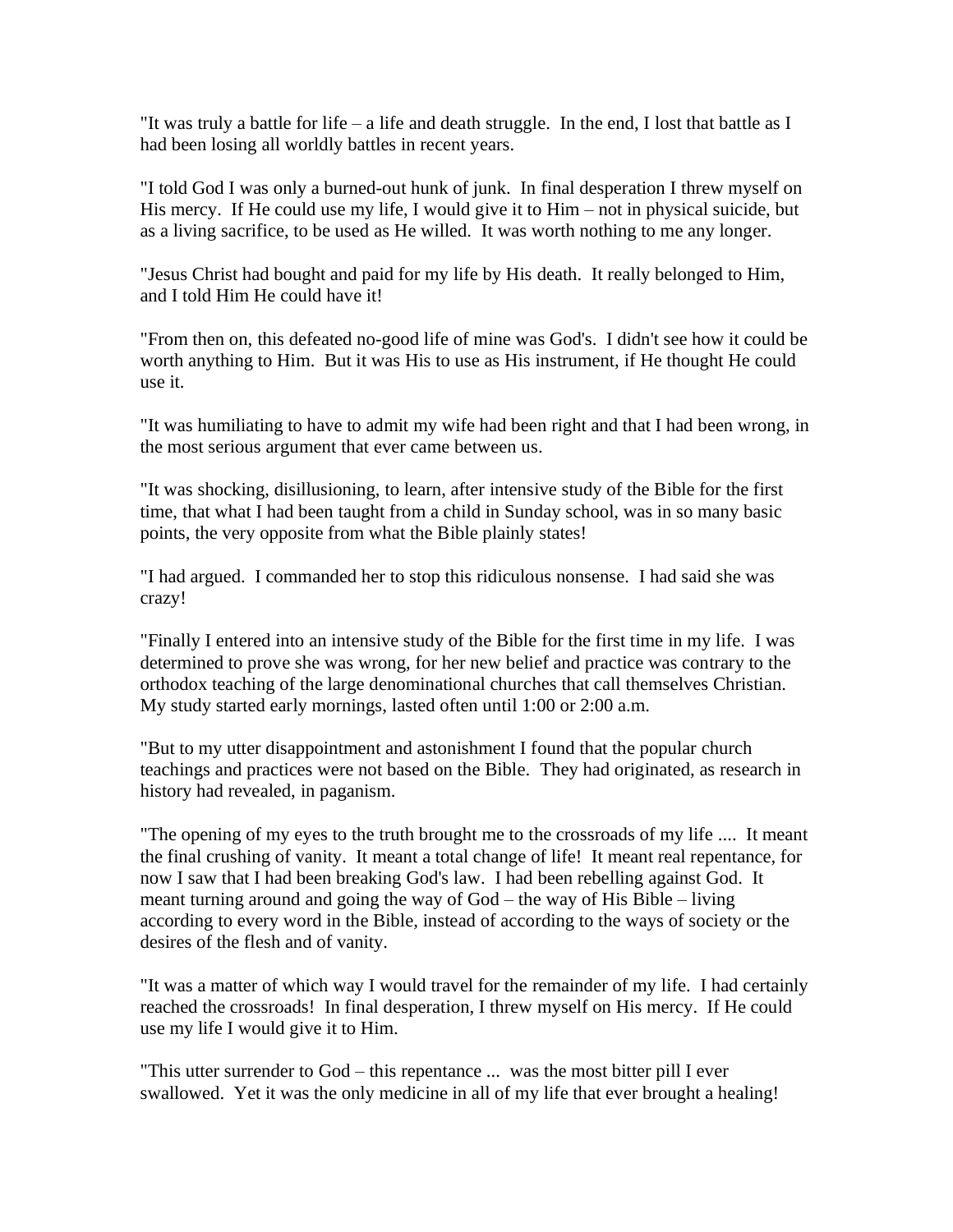"For I actually began to realize that I was finding joy beyond words to describe in this total defeat. I had actually found joy in the study of the Bible – in the discovery of new truth heretofore hidden from my consciousness. And in surrendering to God in complete repentance, I found unspeakable joy in accept-ing Jesus Christ as my personal Saviour and my present High Priest.

"Somehow I began to realize a new fellowship and friendship had come into my life. I began to be conscious of a contact and fellowship with Christ, and with God the Father.

"When I read and studied the Bible, God was talking to me and how I loved to listen! I began to pray, and I knew that in prayer I was talking with God. I was not yet very well acquainted with God. But one gets to be better acquainted with another by constant [daily] contact and continuous conversation."

This was the experience of deep, heartfelt repentance Mr. Herbert W. Armstrong went through – as recorded in volume one of his autobiography.

## **Have You Really Repented?**

Have you come to the point in your life where you want to give up walking contrary to God and His law, and surrender yourself completely to Him?

Have you come to the place where you see yourself as you really are – as God sees you?

Have you "sized yourself up" by means of the Ten Commandments, as magnified by the entirety of God's Word, and seen where you fall short? Are you willing to keep all of God's spiritual laws?

Unless you have come to see yourself as Job saw himself; unless you have cried out to God for merciful pardon and forgiveness as David did; unless you have begun to change your attitudes, your thoughts, your actions and your ways; unless you have been really broken up about your past life; unless you have repented from the heart; unless you have made a complete about-face in your life – unless you have done these things, it is clear from what you've learned that you simply have not begun to start the Christian way of life!

The apostle Paul tells us, "Examine yourselves, whether ye be in the faith; prove your own selves. Know ye not your own selves, how that Jesus Christ [through the Holy Spirit] is [living] in you, except ye be reprobates?"

(2 Corinthians 13:5). John told the Pharisees and Sadducees, "bring forth therefore fruits meet [fit to show] for repentance" (Matthew 3:8).

How can you examine – prove – your own self? By comparing your life, thoughts, words and actions with the Word of God.

Check the fruits of your life! "By their fruits ye shall know them," Christ said (Matthew 7:20). Does your life reveal the fruits of having the Holy Spirit in you – love, joy, peace,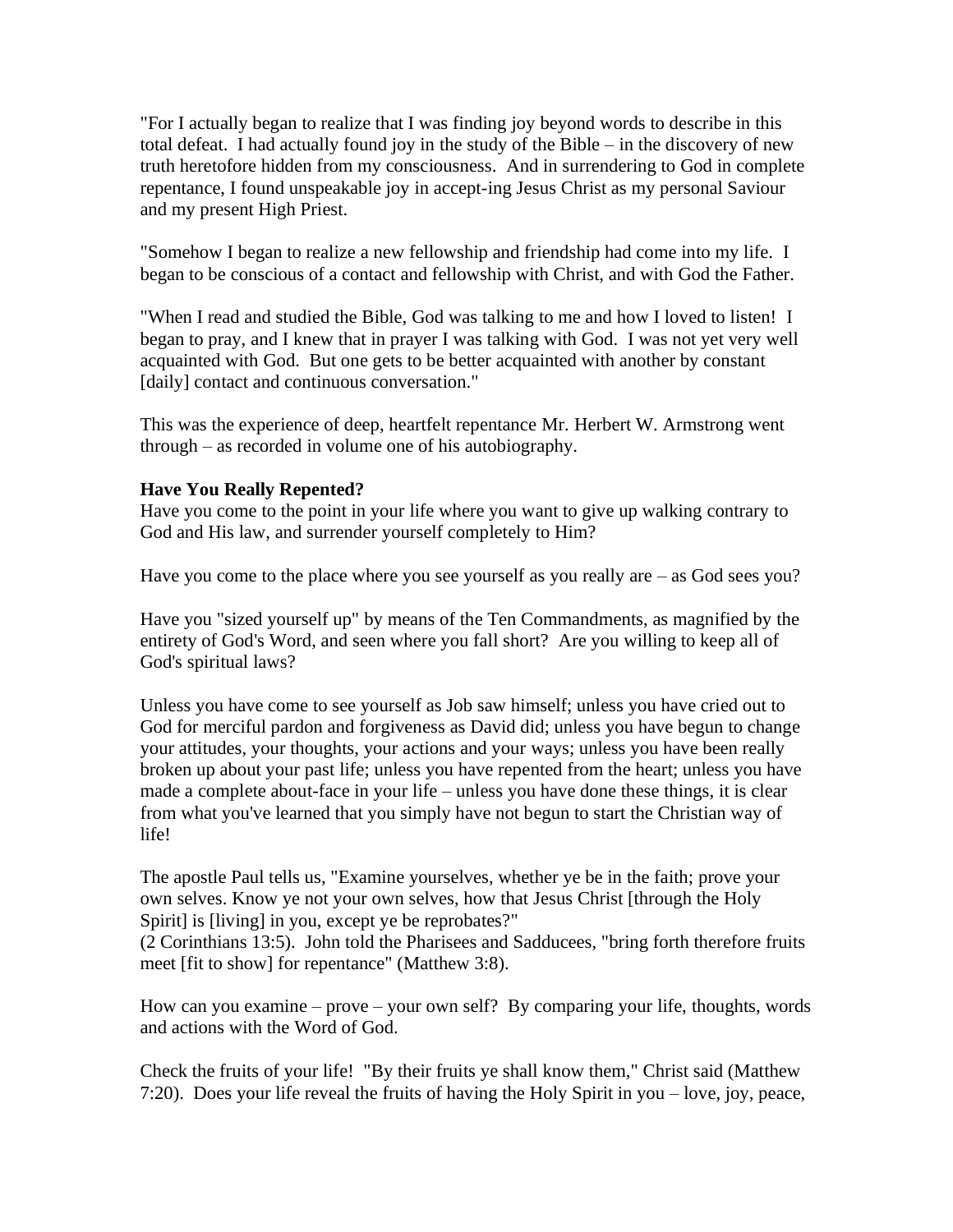long-suffering, temperance [self-control]? (Galatians 5:22-23.)

God looks to those who are of a meek and contrite spirit – those who tremble before the two-edged sword of His Word. God recognizes a repentant attitude of mind – a broken spirit, a humble seeking for forgiveness and mercy. He will truly honor the attitude of all who are willing to turn from works and deeds which His Word brands as sin.

True repentance requires a permanent change of direction. It is a total commitment to a course from which there is no turning back. It is not a temporary sawdust-trail, tearjerking emotional response so prevalent today. You have learned that it is something much deeper and vastly more profound!

*Have you really repented?*

© 1977 Worldwide Church of God

[with editorial updates in brackets] Offered as a free educational service by

The Bible Fund P.O. Box 547 Altadena, CA 91003

\_\_\_\_\_\_\_\_\_\_\_\_\_\_\_\_\_\_\_\_\_

#### **Disclaimer**

Through this website you are able to link to other websites which are not under the control of the Bible Fund. Also, we may refer to other sources on the Web. The inclusion of any link does not necessarily imply a recommendation or endorsement of the views expressed within those sites.

\_\_\_\_\_\_\_\_\_\_\_\_\_\_\_\_\_\_\_\_\_\_\_\_\_\_\_\_\_\_\_\_\_\_\_\_\_\_\_\_\_\_\_\_\_\_\_\_\_\_\_\_\_\_\_\_\_\_\_\_\_\_\_\_\_\_\_\_\_\_\_\_

Our policy is based on the principle given by Jesus Christ when He said to His disciples: "And as ye go, preach, saying, The kingdom of heaven is at hand.... freely ye have received, freely give." (Matthew 10:7-8.) Readers may download articles from the Bible Fund website. When doing so, we request that readers using our articles elsewhere, please include the name, address and disclaimer seen at the end of our articles.

We also honor the principle mentioned by Christ Himself: "For he that is not against us is on our part" (Mark 9:40).

Please respect our policy of not selling any of the material placed on our website.

If anyone notices the use of our material on other sites, he/she may check its fidelity to the original by comparing with the material on our website.